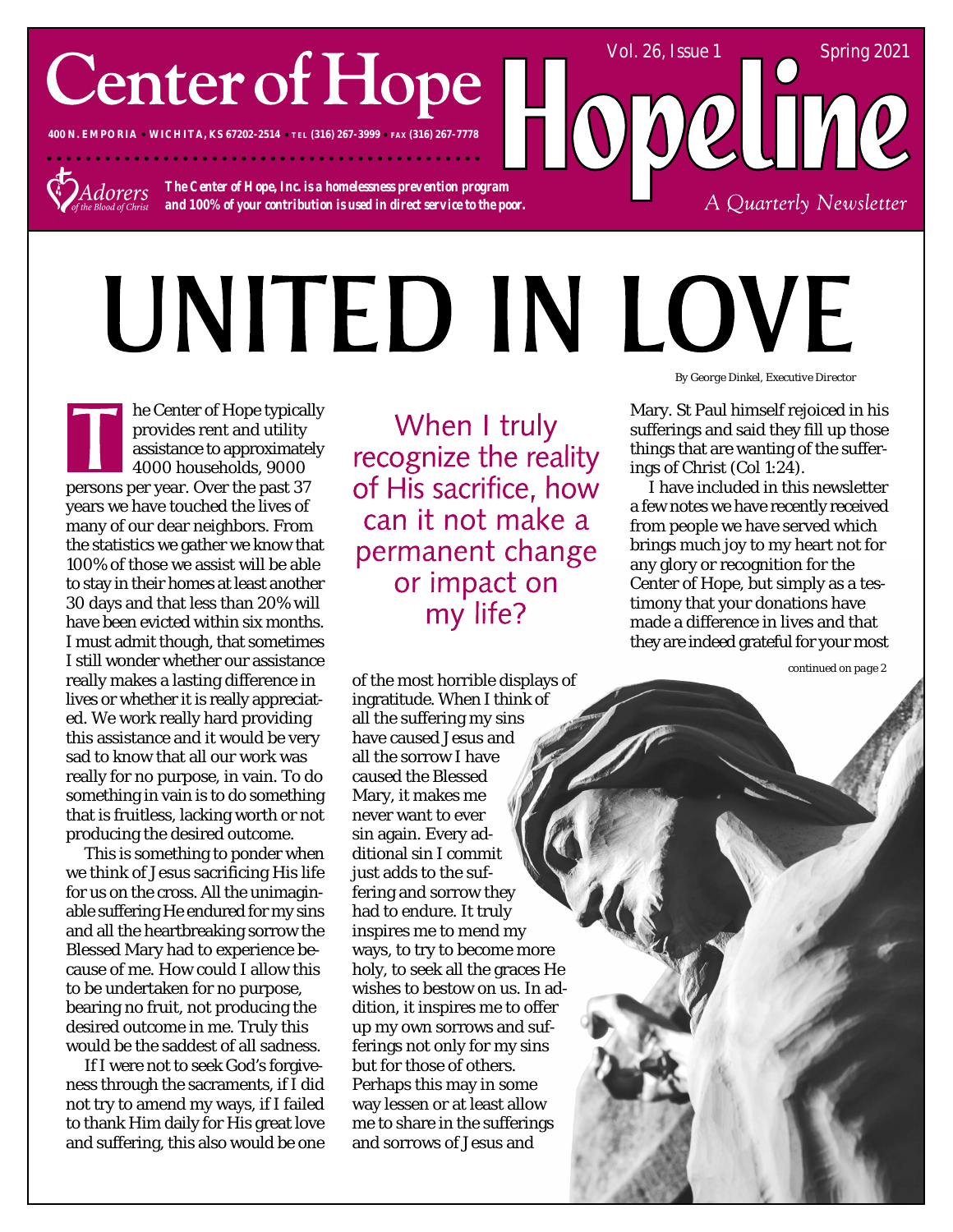#### **COH Board of Directors:**

Chair: Tom McGrath Vice-Chair: Joe Warren Secretary: Sr. Janet Rowley, ASC

#### **Board Members:**

Sandi Baalman Holly Dixon Glen Dolezal Kathy Kehr Sr Angela Laquet, ASC Katie Link Angela McCoy Robin Needham Scot Pennington May Ann Rabe Ann Sigwing Eric Swenson John Weir Sr. Susan Welsby, ASC Janice Yaeger

#### **CENTER OF HOPE, INC.**

*sponsored by the Adorers of the Blood of Christ*

> **Executive Director** George Dinkel

#### **Staff:**

Sr. Becky Balthazor, ASC Jane Hermann Adriana Palma

#### **Volunteers: ASC Associates**

Maralene Balthazor Mary Corrigan Ann Cummings Jerry Dooley Brenda Eck Jerry Ewald Bill Gress Connie Hotze Mike Hotze Andrew Jaramill Victoria Jackson Kathy Kehr Rachel Lewis Vernon May Carol Meyer Janet Miller Lisa Oehmke Anthony Osio Marilyn Osio James Ramsey Phyllis Ramsey Lori Rathert Sr. Tarcisia Roths, ASC Dian Rusk Mary Santiago Sr. Deborah Schovanec, ASC Eldon Schumacher Elisabeth Sims Dan Smarsh Lacey Vess Mary Jobe Waddill Marilyn Wells Amber Wilson Carolyn Winn Janice Yaeger Patricia Yates

Padre Pio tells us how sorrowful Jesus

was in the Garden of Gethsemane when He saw how ungrateful many are for the sufferings He was to endure and how few would profit from the sacrifice of His Blood. (from The Agony of Jesus by Padre Pio)

How can we be more grateful for the love of Jesus? How can we more fully profit from His Passion? How can I more fully worship and praise Him?

When we seek the Lord we praise Him (Psalm 22) and we will indeed find Him when we search for Him with our whole heart and soul. (Deut 4:29-31). May we never abandon Jesus as He was abandoned in His Agony. May we always be united with Him in Love and His Suffering, especially in the Eucharist.

### CENTER OF HOPE ANNUAL DINNER

This time of year we are usually busy getting ready for our Annual Dinner. Due to covid-19 we will not be able to hold our Annual Dinner again this Spring. We will wait to see how the virus is progressing to see if it would be safe to host the Annual Dinner later this Fall or wait until next Spring. In any event, you have my authorization to enjoy a really good virtual dinner and make a donation to the Center of Hope in lieu of the Dinner. Thank you all for your most loyal and kind generosity and I look forward to seeing you all again sometime soon. Thanks!!!!!!



kind generosity.

*continued from page 1*

### PRAYER REQUESTS

Please pray for all those who are struggling with loss of jobs and loss of loved ones as a result of covid-19 and all the many homeless out on the streets especially during the extreme cold temperatures we experienced in late winter.

"I've been put out of my house with my 5 kids and have nowhere to go."

"I could really use some assistance. I haven't received unemployment benefits for the last three months so I have yet to pay rent since December and my landlord has decided to sell the home leaving me with less than a month to find a home to live in forcing me to possibly become homeless as Kansas unemployment has yet to get my funds processed. My water is also expected to be shut off by Monday. If you could please help me I appreciate it."

"Need emergency rent help. We received a notice of forcible entry and them keeping anything worth value for our back rent. If we don't pay by the 11th and be evicted and lose everything in the process. We have been unable to pay our rent to our apartment that we moved into back in November, after being homeless since the beginning of the covid epidemic."

"I need help. I am 2 months behind in rent of 625.00 a month and now I'm behind with my electric and my gas bill. I applied for LEAP but no answer. My gas bill is 254.73 and my electric bill is 329.42. Please I need help due to COVID 19...my son is on disability and on dialysis 4 days a week."

• "My power is off now I have a 1 year old. I also have a 4, 11 and 15 year old part of the time. I'm desperately trying. I've called and been everywhere. I've spent all I had and I feel defeated. Can I come to the office tomorrow?"

"Since the covid my husband has not worked and we are in need of help. We are both elderly and living off my \$580 a month Social Security check and going deeper into debt. We cannot fill our prescriptions and both have severe health issues and on lots of medication. Our utility bills we are not able to pay. Our mortgage is overdue. we have no where to turn. We have gotten some commodities but now we don't know where to turn. I am 71 and have worked all my life but now scared as no where to turn. Please help me."

"My 12 year old daughter was diagnosed April 2020 with a brain tumor called diffuse leptomeningeal glioneuronal neoplasm. She is undergoing treatment with her team of oncologists. I'm interested in applying for financial help during this time since I have had to switch from a 2 income family to just one and it has been so tough. I'd be willing to provide you with any information you need to evaluate our eligibility. Thank you and look forward to talking with you soon."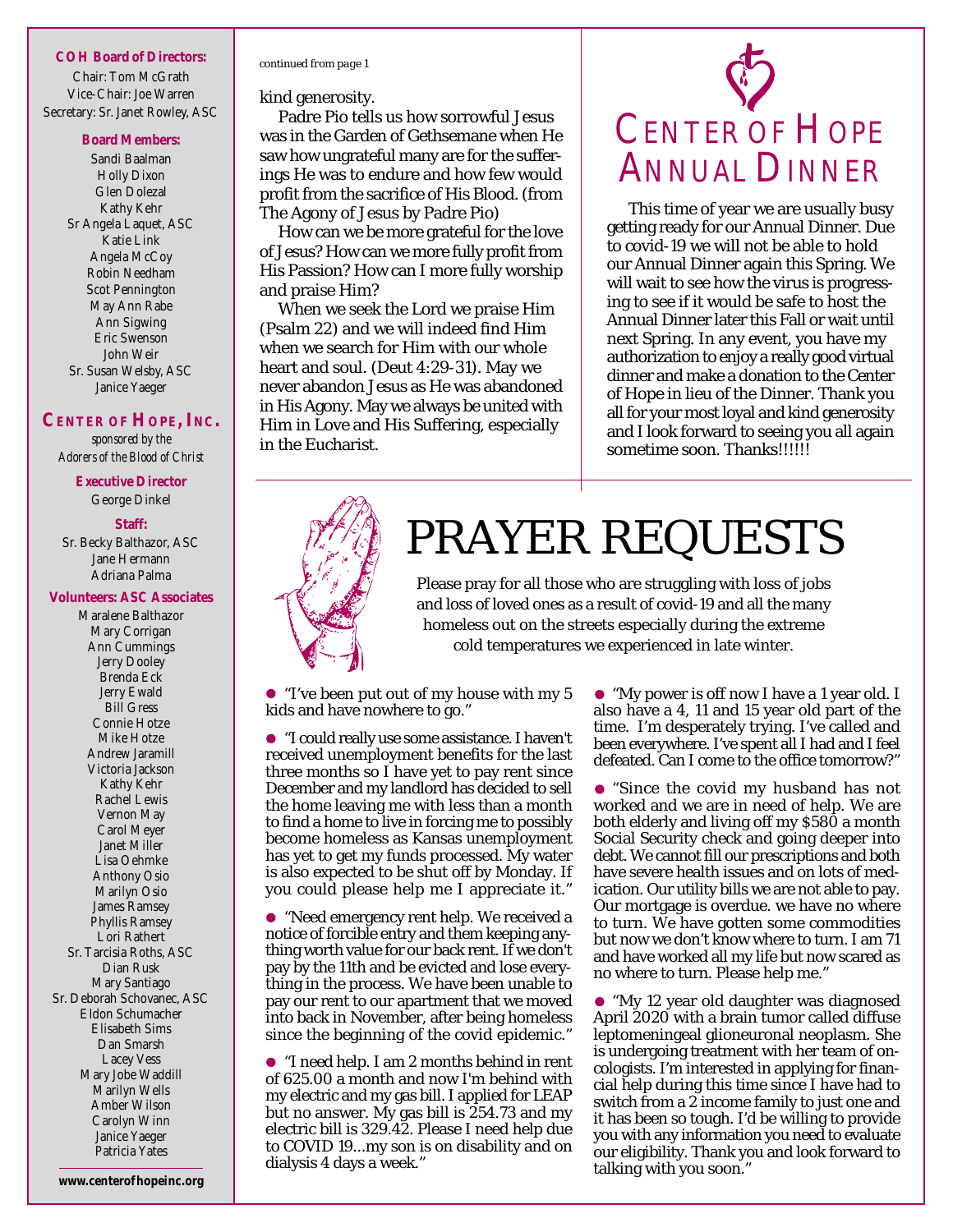

### **Testimonies of Gratitude**

*These statements from COH clients and supporters gives our volunteers and donors positive feedback and helps keep them inspired.*

#### *Kind words are not forgotten*

Thank you so very much for helping me with my electric bill right after the loss of my husband. Life has been so difficult after he was re-diagnosed with his cancer, then his death. I appreciate your assistance more than you will ever know and I hope I can repay your kindness soon. Thank you for your help, extreme kindness, and especially your prayers. Your kind words will never be forgotten. Thank you all again, God bless you all.

#### *Assistance makes a difference*

My recent donation was an expression of gratitude. When I was a struggling college student behind on rent, Center of Hope helped me to avoid eviction. You asked only that I return the favor in the form of a donation when, or if, I was able. Since that time, I completed my degree and went on to obtain a graduate degree. I am a health professional in Wichita and agree that our community and nation are suffering in so many ways. If I can be of service to someone in need of health assistance I would be happy to take a pro bono client during this difficult time.

Again, thank you for supporting me and the Wichita community. What you do is important and appreciated. You are changing lives. Let me know if I can be of service in any way.

#### *Thanks!!*

I just want to thank the wonderful lady that I spoke to earlier. She had a warm spirit and I'm so grateful that she was the one who was chosen to speak with me. At times like this (especially with this economy), a lot of families are suffering (like myself). When you are already at your lowest you shouldn't have to feel like you're a burden. Believe me, I'm already embarrassed and ashamed to ask for help. But I'm so Blessed to have met a beautiful genuine Angel. I want to thank her for making me feel at ease. I pray for you all and may you continue to Bless others like myself. I'm not perfect but I'm very grateful and humbled. Thank you again. Honestly I can't thank you enough.

#### *Someone cares*

Thanks for your attention and for this kind message. It helps to know someone out there cares, even in the midst of overwhelming circumstances for many of us. I really appreciate your personal attention and prayers. It's been a spiritual journey to surrender certain things beyond my control and to do what I can and then give it to God. I'm an older guy and modern ways seem to have become so impersonal and many times demeaning. Thanks again for taking the time to write. My dear father passed away from Covid recently, and my mom has been in quarantine getting over it. I haven't been able to see them and it's been a very strange and sad way of facing adversity. I know God works in mysterious ways and will continue living in faith, hoping I can gain strength to help others as you do. Take good care and be careful. God bless you all...

#### *Praying together*

Thank you so much and please thank the others involved in this...those of you who work to raise funds can know that every penny is a big help. The prayers work on levels we don't always understand, but I can always tell the difference when we're praying together. There is strength in numbers, even when one is weak. This will help, of course to strengthen my faith, as well as to get me through a rough financial crisis. It's humbling to ask for help and to receive takes grace and gratitude. Thank you and thank God. I hope you're continually blessed and will include you and your mission in my prayers. I know there are others struggling and that I'm not alone. I hope to be able to improve my situation so I can help others too. Take good care.

#### *A letter from a landlord*

I'm writing to personally praise the impact the Center of Hope has on the lives of so many impoverished people. I want you to know how much I appreciate your help and support. My tenants would be lost without your compassionate guidance. I wish they had the ability to explain to you the life-changing difference you and your staff make in their lives, but I see it. You and your staff provide the tools and encouragement that set them on a path to success.

Please know I am sincerely grateful to have your continued support in the fight against poverty and addiction. I look forward to continuing to be your ally as a provider of safe, comfortable homes that can inspire hope in people who, not long ago, had none.